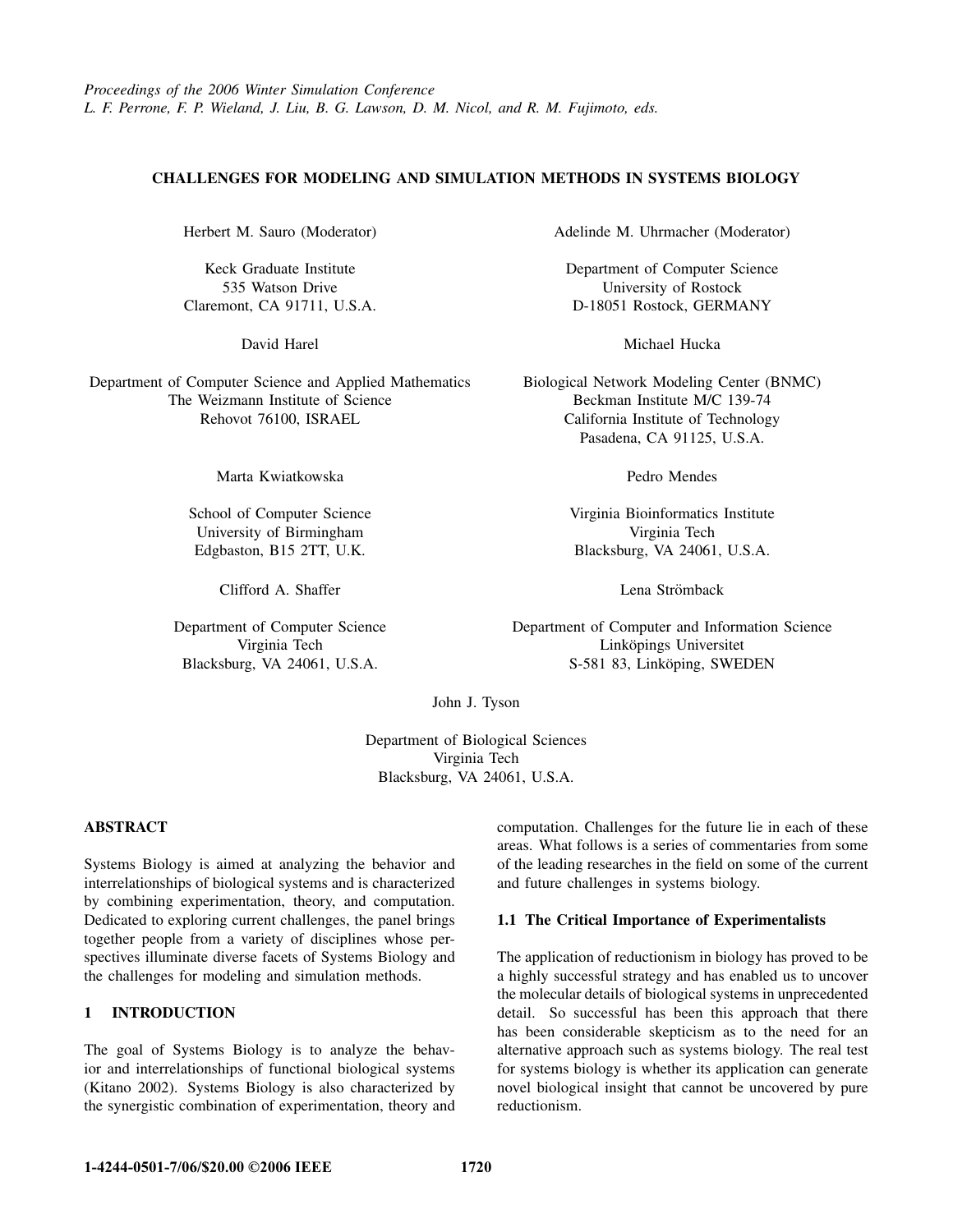Part of the problem lies in the wide gap that exists between the computationalists and the experimentalists. On the one hand, the computationalists are unaware of the difficulties in experimental work while the experimentalists in turn are unaware of the kinds of questions that computationalists could help them answer. Moreover, until recently generating the appropriate data to fuel the computationalists' appetite has proved extremely challenging for the experimentalists. However, most of the technology for making the required measurements is now in place. In particular, light microscopy of single cell dynamics is a reality and enables a researcher to track the concentration of a small number of proteins in real-time. Using light microscopy and cell counting techniques, large amounts of high resolution data on a small number of observables can be collected. This is in contrast to contemporary high-throughput approaches which collect low resolution data on many observables which is of limited use in building quantitative models.

Some of the most interesting and probably far reaching experiments done in recent years is the work being carried out by the growing single cell community, the work by Alon and colleagues (Lahav et al. 2004, Geva-Zatorsky et al. 2006) on p53 dynamics is extremely noteworthy in this respect. This work illustrates how a combination of experimentation and theory can lead to not only new insight but also opens up a whole new set of questions, one of the hallmarks of good science.

Although systems biology in its current reincarnation is now over six years old, the success of the discipline still remains patchy. There are noteworthy and significant success stories such as the work on p53 (Lahav et al. 2004, Geva-Zatorsky et al. 2006), the cell cycle models of Tyson (Sha et al. 2003) or the growing field of synthetic biology (Kaern and Weiss 2006), to name only a few. Another success has been the slow but steady diffusion of the importance of dynamics into the mainstream molecular biology community. For example, there is now much more emphasis placed on teaching dynamics to molecular biology students than ever before. All these developments are very welcome and are opening up entire new areas of discourse and research in the biology community. The reductionist approach will remain an essential part of biological research, but along side this the application of systems approaches should continue to be encouraged with particular emphasis on drawing in more experimentalists. The continued success of systems biology largely rests with engaging the experimentalists with the computationalists and therein lies the challenge.

#### 1.2 Challenges in Theory Development

In the development of new theory, there are many interesting challenges to be met. Some of these include the following.

We will never be able to comprehend cellular networks in their entirety. In fact, viewing cellular networks in such a

manner leads to the common remark that cellular networks are complex. Often, the complexity arises because we choose to see the entire network at once. In engineering disciplines, especially electrical engineering, large systems are modularized into distinct functional subsystems. Such subsystems carry out a well defined, and relatively easily understood function. By building a heterarchy of modules it is possible to rationalize a seemingly complex device.

The difficult question arises, what is a functional module in a biological network? There have been numerous discussions of this issue in the literature (Hartwell et al. 1999, Tyson et al. 2003, Wolf and Arkin 2003) and a number of common themes have emerged. A key idea is replacement, where a module can be replaced without disturbing the rest of the system behavior. With replacement comes the notion of an interface, where a module has a defined interface which is the point of contact between the module and the rest of the system. Finally, the number of contact points at a module interface will often be smaller than the number of interactions internal to the module. This latter aspect is of interest because it has been used to uncover modules in complex networks. In particular, a common metric (Newman and Girvan 2004) used to uncover topological modularity in networks is based on this very idea.

Many current approaches to modularization rely on topological modularity, whereas in fact networks should be functionally modularized. The problem of course is that it is not known how to functionally modularize a network, and therein lies a great challenge.

#### 1.3 Computational Challenges

We will find the theoretical challenges reflected in development and requests for computational methods of modeling, simulation, and analysis.

If we assume that we can build biological systems in a modular manner, modeling formalisms are required that support this modularity, i.e., to compose models out of other models. Thus, we need to develop standard representations for building models from submodels and extending such approaches to multicellular systems. The issues surrounding standardization is largely sociological, technically many of the problems can be and have been resolved, e.g., (Cuellar et al. 2003, Hucka et al. 2003), the real issue is community acceptance. Many of the problems, for example, have been solved by the group who developed CellML and the associated MLs. However, the solutions are very complex and one wonders if a simpler approach is not possible. Also, the question of semantically correct re-use of models still looms large (Novre et al. 2005). The re-use of models requires understanding what information is needed to support reuse and how it should be presented, developing mechanisms to collect and record this information, understanding how to design for reuse, developing search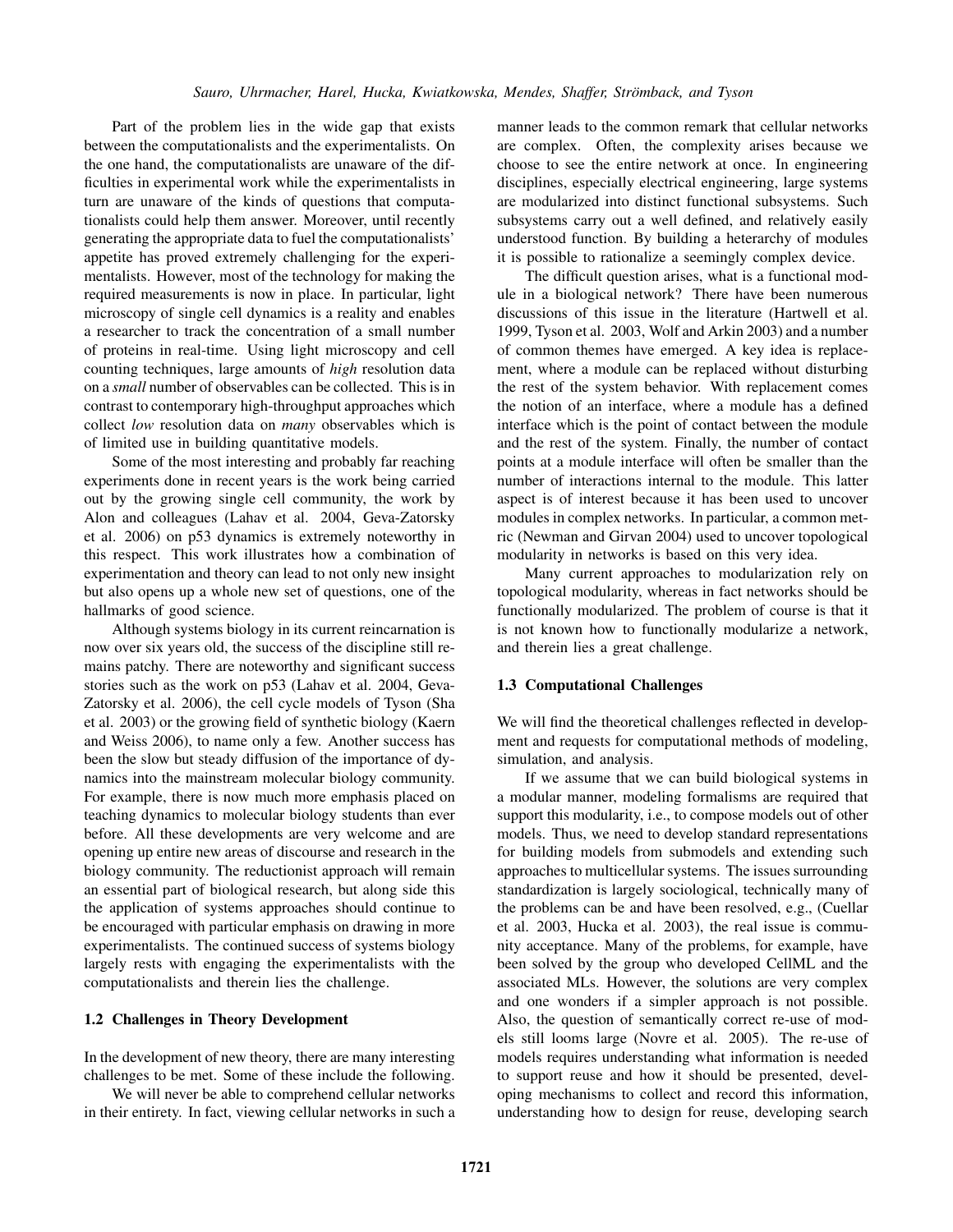tools to locate model components, and developing criteria to decide when model reuse is desirable (Overstreet, Nance, and Balci 2002). Thereby, an extensive use of ontologies will only provide part of the answer.

To reduce a model's complexity, the level of detail at which subsystems are described might be chosen differently, leading to multi-level modeling (Uhrmacher, Degenring, and Zeigler 2005). If part of the model is described as a deterministic, continuous model and other parts as stochastic, discrete event models, reliable hybrid methods for combining continuous with stochastic models become necessary. Stochastic simulations of biological systems are known to be computationally intensive. Approaches towards addressing this problem include partitioning the model and using hybrid simulation methods, introducing improved scheduling algorithms, applying parallel and distributed simulation methods, or approximating future events (Burrage et al. 2005, Takahashi et al. 2004). The latter also leads to a more abstract view on the scheduled events.

In addition to simulation, the analysis of models is also important as it helps us explore the dynamics that are inherent in a model and to compare it with our knowledge. However, one of the most obvious gaps in the systems biologist tool box are reliable and user friendly analysis packages. Most prominent among the analysis techniques currently applied is bifurcation analysis (Doedel, Keller, and Kernevez 1991). However, analysis techniques based on verification methods are increasingly attracting attention. Questions of whether certain states can be reached and what the preconditions for certain behavior patterns are questions that can be answered in logic-based approaches (Kwiatkowska et al. 2006, Talcott 2006). However, these tools are currently only available for a small community of experts, to make those, in addition to simulation and animation tools, available in a user-friendly manner will be important in establishing modeling and simulation in wet-labs. It is to be expected that visualization techniques will play a central role in this endeavor.

# 2 A GRAND CHALLENGE: FULL REACTIVE MODELING OF A MULTI-CELLULAR **ORGANISM** BY DAVID HAREL

Biological systems can be modeled beneficially as reactive systems, using languages and tools developed for the construction of man-made systems. The Grand Challenge I proposed in 2003 (see Harel 2003, Harel 2005) is to model a full multi-cellular organism as a (hybrid) reactive system. I suggest the C. elegans nematode worm as a possible example of a fitting animal, which is complex, but very well-defined in terms of anatomy and genetics. The challenge is to construct a full, true-to-all-known-facts, 4 dimensional, fully animated model of the development and behavior of this worm (or of a comparable multi-cellular

animal), which is multi-level and interactive, and is easily extendable - even by biologists - as new biological facts are discovered. The proposal has three premises:

- That satisfactory frameworks now exist for reactive system modeling and design.
- That biological research is ready for an extremely significant transition from analysis (reducing experimental observations to elementary building blocks) to synthesis (integrating the parts into a comprehensive whole).
- That the true complexity of the dynamics of biological systems - specifically multi-cellular living organisms - stems from their reactivity.

In the last seven or eight years I have been working with students and colleagues on exhibiting the feasibility of modeling biological systems as reactive systems, and the results are very encouraging. We have done work on T-cell development in the thymus, vulval cell fate determination in C. elegans, embryonic development of the pancreas, development of the lymph node, and generic cell behavior (sample publications Efroni et al. 2003, Kam et al. 2002, Fisher et al. 2005, Swerdlin et al. 2006).

Achieving this Grand Challenge could result in an unprecedented tool for the research community, both in biology and in computer science. We feel that much of the research in systems biology will be going this way in the future: grand efforts at using computerized system modeling and analysis techniques for understanding complex biology. And I truly believe that computer science, and especially ideas from systems and software engineering, will play a role in life sciences research of the 21st century similar to the role played by mathematics in the physics of the 20th century.

# 3 SCALING UP THE ANALYSIS – CAN WE USE COMPOSITIONAL REASONING? BY MARTA KWIATKOWSKA

In the context of biological processes, the term 'complexity' refers not only to non-linearity and emergent behavior, but also the sheer size of the systems as measured by the number of components and the complex pattern of interactions between them. Though computational modeling in biology has made tremendous progress in recent years, the problem of scalability of the techniques to models of realistic size remains a major challenge. The growth in complexity is often exponential, and arises independently of the representation: for example, in signaling pathways with parallel state changes the number of differential equations grows exponentially with the number of molecules, as does the number of global system states in discrete stochastic models. This pattern of increase in complexity cannot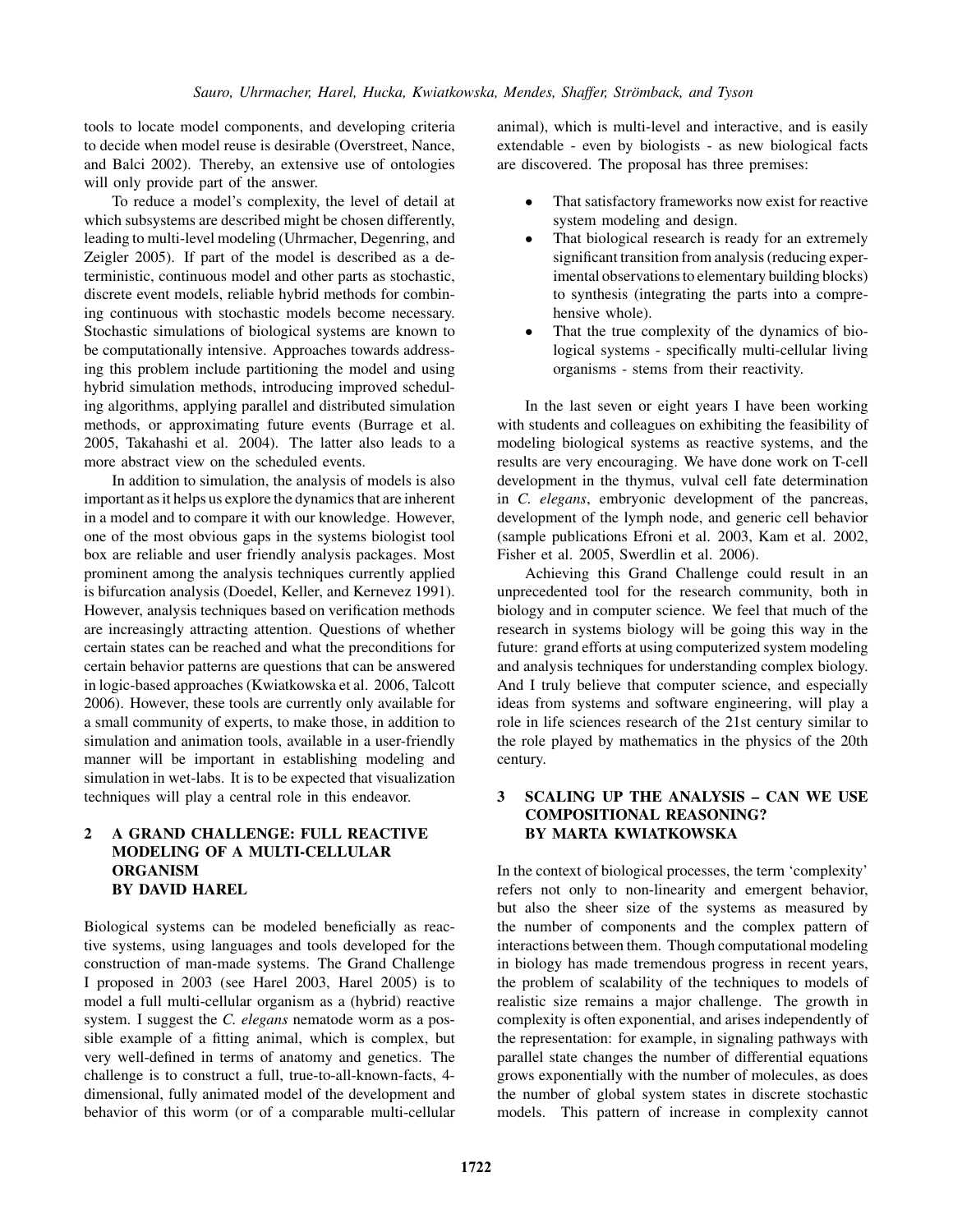be simply addressed by enlarging the capacity of existing machinery, but instead calls for a paradigm shift and more sophisticated techniques.

Process calculi such as the stochastic pi-calculus (Priami et al. 2001, Regev and Shapiro 2004) have recently been proposed as a convenient modeling framework for biological processes, since they support a natural decomposition into concurrently interacting modules, for example, proteins reacting with other molecules, in a manner that enables population- and individual-based models. An important advantage of process calculi is that, in addition to conventional analysis by simulation, they admit automated verification and falsification of models using techniques such as probabilistic model checking (Rutten et al. 2004). Process calculi are inherently compositional, though compositionality is usually only exploited for model description and construction, not analysis. Thus, for example, a replacement of a module with a smaller but provably equivalent one is possible, but there is limited support for compositional quantitative analysis that enables the derivation of properties of the composed system based on the analysis of individual components.

Compositional verification frameworks have been proposed in the mid-80s (Pnueli 1985), but the results have remained largely theoretical until recently. A well-known paradigm for compositional reasoning is assume-guarantee: starting from a decomposition of a system into components, we verify each component separately by making assumptions about its environment, and then discharge the assumptions for the parallel composition, thus avoiding the need to build a representation of the full model. This reasoning is frequently circular: A is verified under the assumption that the environment *B* behaves as expected, and, symmetrically,  $B$  is verified under the assumption that  $A$  behaves as expected, but non-circular rules are also available. Much progress has been made in automation of compositional verification for the qualitative analysis of large-scale systems (Cobleigh, Giannakopoulou, and Pasareanu 2003). Unfortunately, these techniques are less well developed in the case of stochastic, and more generally quantitative, modeling frameworks where only partial solutions exist, for example product-form (Hillston 2005); see also (Chatterjee et al. 2006). Future progress in modeling and rigorous analysis of real-world biological processes can only be made through advances in quantitative compositional analysis and automation of the techniques.

# 4 THE CURRENT STATE AND FUTURE PROSPECTS FOR STANDARDIZATION BY MICHAEL HUCKA

With the increasing interest in computational modeling in biology today, there has come an increasing awareness that continued intellectual progress demands better sharing of data, models, software and knowledge. In recent years, this has lead to a surge in efforts to establish common standards. The fact that many of these efforts have become prominent lately is not surprising for the fact that it is happening—after all, standards for common information exchange are a facet of virtually every other human endeavor—but perhaps more surprising for its apparent suddenness. However, the timing is probably easily explained simply by the combination of critical mass (enough people now feel the pain of not having standards) and the proliferation of information technology in life sciences in the last decade.

Efforts to standardize model representation languages — e.g., SBML (Hucka et al. 2003, Finney et al. 2006), CellML (Hedley et al. 2001, Cuellar et al. 2003), BioPAX (Bader et al. 2005, Strömbäck and Lambrix  $2005$ ) — have been among the most successful. The Systems Biology Markup Language (SBML) has had widespread acceptance in its domain of mathematical models of biochemical networks, and BioPAX is now emerging as the leading standard for representing pathways for exchange between databases. Both show signs of continued increasing adoption in the near future. Both are software-level standards, not intended for direct human consumption. For the latter, the Systems Biology Graphical Notation (SBGN) (Kitano et al. 2005, SBGN Team 2006) is a very recent effort to begin working on standardizing the icons and other visual notations used in biological network diagrams. Given the natural predisposition humans have towards using visual diagrams, SBGN stands to garner more enthusiasm (and controversy) than any of the other efforts at standardizing model representations.

If one has agreement on model representations (SBML, CellML, or other), a natural next step is to want a centralized database where models can be stored and found. This is also a crucial enabler for scholarly publications, whose editors can recommend that authors deposit their models in the database much as is done for sequences in sequence databases. BioModels Database (Le Novère et al. 2006, BioModels Database Team 2006) is the now leading frontrunner in this area, having gained acceptance from Nature and PloS so far, with more sure to come. Among the standout features of BioModels Database are the employment of human curators who verify and annotate every model, and the use of a relational database allowing much more sophisticated searches than would be possible in simpler repositories of models.

In the software interoperability domain, efforts have been somewhat less successful. Complex, general-purpose computer software standards such as CORBA have fallen out of favor, and simplified frameworks such as the Systems Biology Workbench (SBW) (Sauro et al. 2003) and Bio-SPICE (Kumar and Feidler 2003), both of which were designed for systems biology applications, have in truth only seen limited levels of adoption from software developers. This is unfortunate, because greater use of application com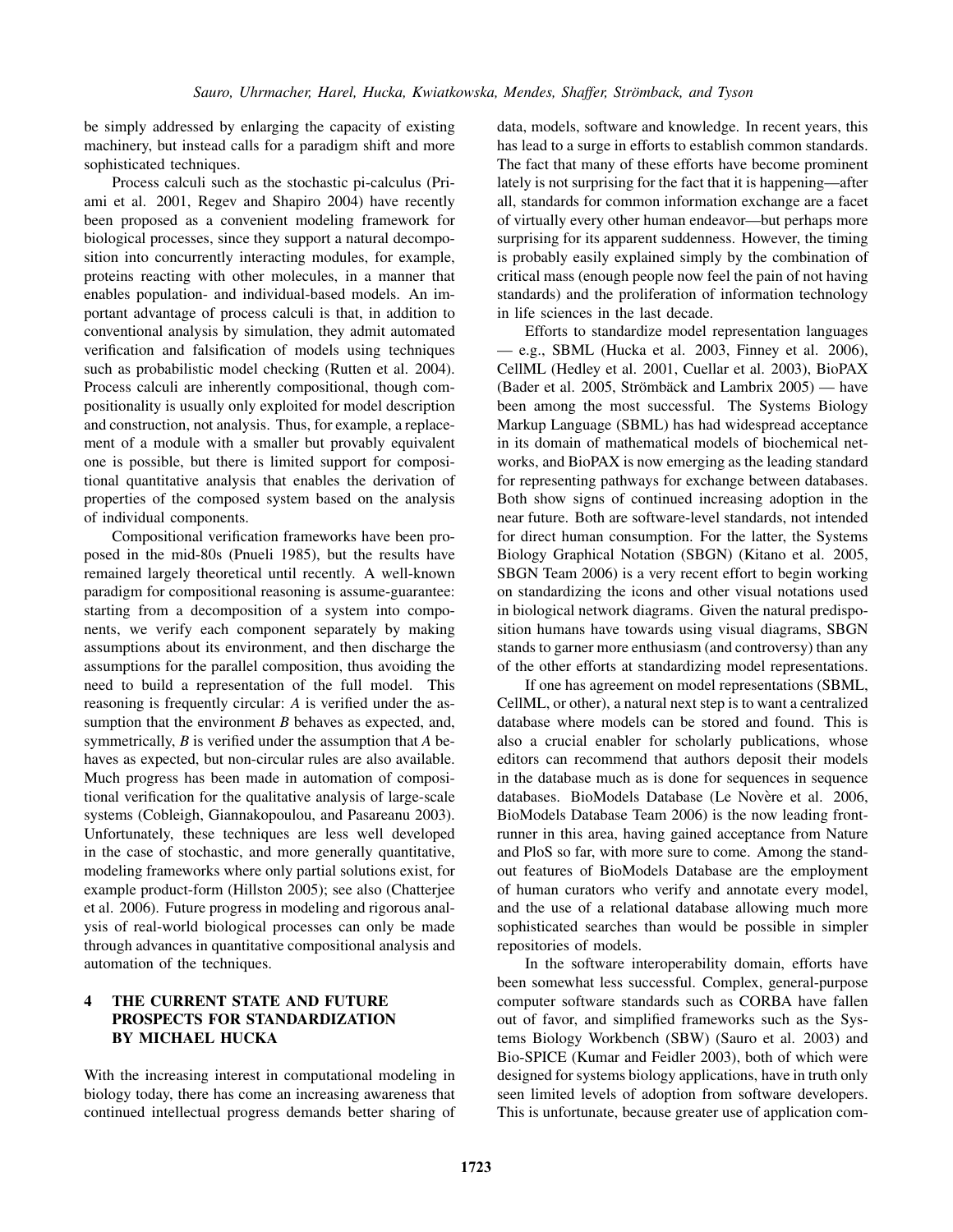munication frameworks would benefit users in being able to work more easily with software tools. A coalition of open-source developers standardizing around a system such as SBW would be a welcome development for everyone.

It is worth noting that the successful efforts in these areas have all been bottom-up, with communities forming around common needs. This is likely to continue for some time, as the rate of innovation and development of new areas continues rapidly. As Quackenbush (2006) and others noted recently, top-down standardization requirements are almost certainly doomed to failure. Multiple special-purpose standards developed by the communities who need them, seem to be the direction in which we are headed for the near future.

# 5 THE ROLE OF TOP-DOWN STUDIES IN BUILDING COMPUTATIONAL MODELS BY PEDRO MENDES

The construction of models of biochemical and cellular behavior has been traditionally carried out through a bottomup approach, which is essentially a process of synthesis that combines in vitro enzyme kinetic data and knowledge of a reaction network to produce a dynamic model of the same network. This process requires that the reaction network be known and that it is possible to carry out the various enzymatic reactions in vitro. This process of modeling carries the implicit assumption that the reactions in vitro proceed in a manner similar to in vivo, an assumption that is not always correct. Such bottom-up modeling is thus a process of synthesis that collects a great deal of detailed enzyme kinetic or protein-protein binding data to form a dynamic model of a biochemical network.

While bottom-up modeling has been a very successful methodology, it is unfortunately not possible to apply it in many circumstances. Conditions in which this method is not appropriate or feasible are: a) when the reaction network is not well known, such as in some signaling pathways or in secondary metabolism; b) when the purified proteins lost significant interaction partners (e.g., other proteins that are bound to them in the cell and alter their function); c) when substrates are not available in purified form, which is unfortunately a common situation. On the other hand, modern genomic, proteomic and metabolomic advances mean that the most abundant data sets are composed of snapshots of cellular states at the molecular level. When these data are obtained as time series they are trajectories that reflect the cellular process of interest. Since these data are now easier to obtain than traditional purified enzymological assays, at least in the conditions listed above, there is a great need to use these data for the construction of dynamic models. Indeed, it could be argued that such a top-down modeling strategy is closer to the spirit of systems biology exactly because it makes use of systems-level data, rather than having

originated from a more reductionist approach of molecular purification. Both these approaches are useful, though, and I prefer to think of them as complementary approaches, since each of them has their own advantages as well as disadvantages.

The top-down modeling approach is essentially a systems identification problem, also known as an inverse problem. One is presented with the behavior of a system and from that one desires to infer which molecules are involved in interactions (network structure), how these interactions proceed (kinetic laws), and by how much (kinetic parameter values). Top-down modeling is an active area of research and it would be fair to say that it is currently without a general working solution. Despite the fact that there is an abundance of publications on network reverse engineering (e.g., Arkin and Ross 1995, de la Fuente et al. 2002, Gardner et al. 2003, Laubenbacher and Stigler 2004), it is fair to say that none of them have yet been applied to a real set of "omic" data and unraveled a new biochemical pathway and its dynamics. This reflects the difficulty of the process, indeed a common feature of all inverse problems. The biochemical network inverse problem is possibly one of the hardest of all, due to the inherent nonlinearity of biological systems. This is complicated by the nature of current "omic" experiments, where the measured variables largely outnumber the number of samples (states) collected. This, in turn, leads to a severe under-determination that implies that only a few of the variables can be used for model construction.

It is appropriate to enumerate here the specific issues involved in top-down model construction. These are technical problems that are in need of solutions if we are to be able to use "omic" data directly for model construction. Given a set of trajectories of the biological system in response to environmental or genetic perturbations:

- Select a set of variables from the trajectories that will serve as the basis for the modeling process; these have to reflect the process of interest and one hopes that they are indeed directly involved in it. (Note that this is also an inverse problem in itself!)
- Given the trajectories and a selection of variables, find out how these variables are related to each other, ultimately representing the network of interactions and/or reactions in which they are involved.
- Given the trajectories, a set of variables, and the network formed by them, identify the rate laws (or other transfer functions) that characterize the interactions that compose the network. The result of this process will often be in the form of a set of equations (e.g., ordinary differential equations).
- Given a set of equations that characterizes a network of some variables from measured trajectories of the system, identify the numerical values of the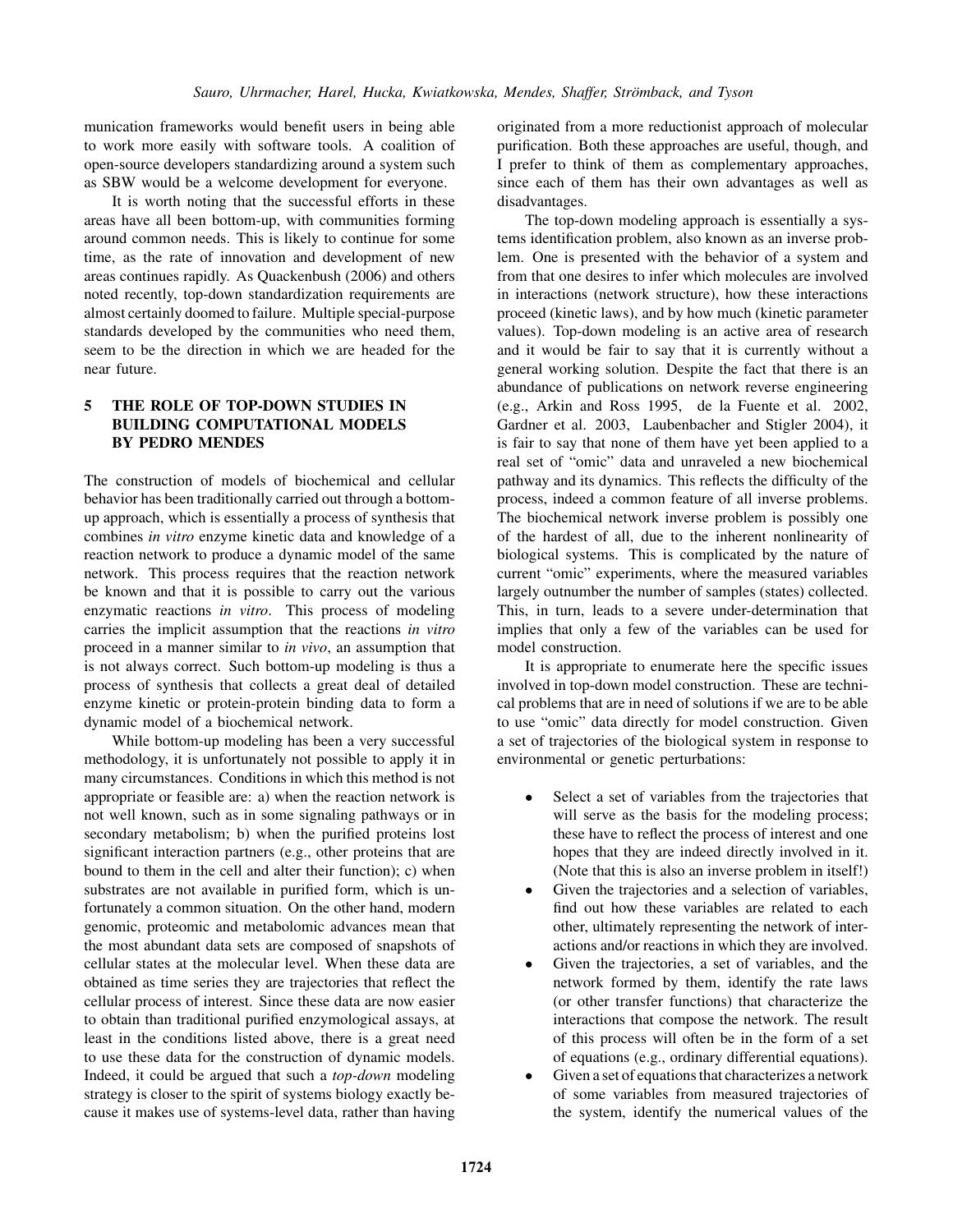equation parameters that best describe the system (goodness of fit). This is often referred to as the parameter estimation problem. Often, this step may have to be solved simultaneously with the previous one.

These four steps in the top-down modeling process are described here in generic terms, but will take specific forms depending on the mathematical modeling formalism used. Often, this is in the form of ordinary differential equations, but the top-down process is general and is equally applicable with other formalisms. Their solution is likely to involve optimization algorithms, since the solution to inverse problems can generally be stated as an optimum of an objective function. The parameter estimation problem is the one that is better studied (Mendes and Kell 1998) and is commonly addressed as a maximization of a likelihood function, which usually translates into the minimization of the difference between model and observations. It is an open question whether the discrete modeling steps enumerated above are amenable to be solved independently or if they need to be solved simultaneously. While parameter estimation can be carried out independently when the correct rate laws of a model are known, it is probably not possible to infer the rate laws themselves without simultaneously estimating their parameter values.

It is clear that the development of a robust methodology for top-down modeling is one of the grand challenges of systems biology. The solution of the four problems enumerated above will bring closer the realization of that goal.

#### 6 FROM WET LAB DATA TO COMPUTER SIMULATION: PROBLEMS IN CELL CYCLE MODELING BY CLIFF SHAFFER AND JOHN TYSON

In the field of molecular systems biology, computational models should be relevant to a defined set of experimental observations that provide information on the molecular machinery underlying some aspect of cell physiology. This experimental data set usually includes some combination of biochemical measurements and physiological observations on wild-type and mutant cells under normal and "perturbed" conditions. The relevant data are usually quite diverse, including accurate quantitative measurements (e.g., the halflife of protein X is  $13 \pm 2$  minutes), reliable qualitative observations (e.g., mutants  $a$  and  $b$  are viable, but the double mutant *ab* is inviable), and imprecise observations (e.g., enzyme  $Y$  is much less active under conditions  $P$  compared to conditions Q). From this collection of information, it is the modeler's job to devise an appropriate mathematical model that is reasonably consistent with the available data, that provides some new insights into the underlying molec-

ular mechanism, and that makes useful predictions about novel experimental studies of the system.

In building and testing such models, three issues must be kept in mind. First, the model must be "bounded." That is, the modeler must decide what parts of the cell's molecular machinery are to be included in the model, and then how the rest of the cell's physiology serves as boundary conditions of the model (inputs, demands, etc.). In this sense, the model is a "module" with a well-defined interface to the remainder of the cell's internal machinery. The model itself might be composed of sub-modules, and it might later become a sub-module of a larger model that covers a larger collection of data.

Second, the model must be "appropriate" to the available data. It must contain variables that connect to all the available observations on genes, proteins, metabolites, etc. If the model is too simple, it will not be able to account for the available data. If it is too complex, there will be insufficient experimental observations to constrain the model. If the model is "appropriate," then it should be possible to estimate the parameters of the model from the available data, and to have some data "left over" to test the model. Also, an appropriate model should be able to successfully predict the outcome of novel experiments within the confines of that part of the cell's physiology being modeled.

Third, when building models, brute-force simulations are usually insufficient to make progress, because the parameter space that must be searched, even for models of moderate complexity, is enormous. The modeler needs some analytical tools to explore the mechanisms first in qualitative terms: steady state analysis, bifurcation analysis, sensitivity analysis, network analysis, etc. These tools help to define the general capabilities of a model and to delineate regions in parameter space where the model is likely to be successful in explaining the experimental data.

Our experience modeling eukaryotic cell cycle regulation illustrates these issues. In the early 1990's, only a few parts of the molecular regulatory system were known (CDK1, cyclin B, APC, Wee1, Cdc25), and the first models were primitive but effective (Novak and Tyson 1993). Later, as more genes and protein interactions were discovered in the wet lab, the models became increasingly more complex, sophisticated and successful, building incrementally on the limited successes of earlier models. The most complete model to date, for the basic cell cycle engine in budding yeast (Chen et al. 2004) is composed of over 30 ODEs, involving about 140 rate constants, and constrained by the observed phenotypes of 130 mutant strains with aberrations in different genes of the control system.

This level of complexity stretches the ability of experienced and dedicated modelers to build, analyze, simulate, verify, and test their models by hand. For example, when a model fails to account for all the observations in the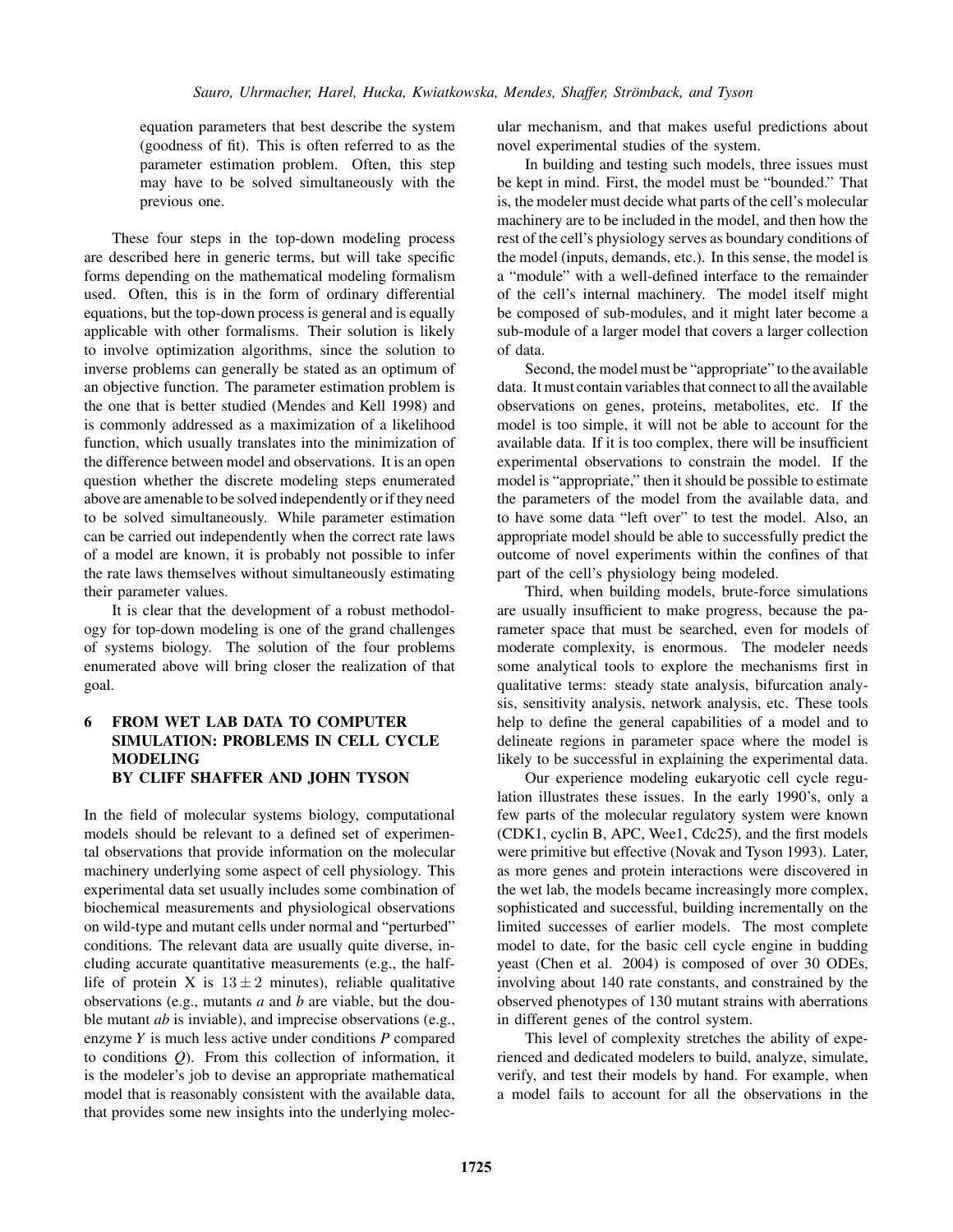experimental data set (as is almost always the case!), the modelers must determine where the problem lies:

- 1. With the parameter set?
- 2. With the model itself? Maybe the molecular wiring diagram is incorrect. Maybe some crucial molecular interactions have been left out of the model.
- 3. With the experimental data? Maybe the unfitted experimental observations are mistaken in some way.

To make this decision, modelers need efficient software tools for exploring parameter space automatically, for modifying wiring diagrams quickly and accurately, and for analyzing and simulating equations easily and reliably.

To these ends, we and other research groups (see for example Sauro et al. 2003, Copasi 2006) have been developing software for building models, analyzing them, running suites of simulations, comparing simulations to available data, and automated parameter estimation. Our tools include the JigCell Model Builder (Vass et al. 2006) for creating and editing models, the JigCell Run Manager (Allen et al. 2003) for organizing the various mutants, and the JigCell Comparator (Allen et al. 2003) for analyzing the goodness of fit between the experimental data and the simulation outputs. Such tools allow for the automation of model validation procedures. Automated model validation allows the modeler to institute validation checking early into the model lifecycle, and to cheaply validate the model at each step in its development. Our Parameter Estimation Tool (Zwolak 2006) supports automatic exploration of parameter space by local gradient-based optimization and by global deterministic search algorithms (Panning et al. 2006). Oscill8 (Conrad 2006) is a user-friendly environment for exploring the bifurcation structures of a model.

As has been stated earlier, ultimately models will be too complex to understand without some form of structuring into units. Model composition, where models are decomposed into structural parts, will be required. Such parts must be understood in terms of their interfaces to other parts. We examine techniques for such modeling in greater detail in (Shaffer, Randhawa, and Tyson 2006) in these proceedings.

### 7 DATABASES, SCHEME-MATCHING, AND ONTOLOGIES – FROM BIOINFORMATICS TO COMPUTATIONAL SYSTEMS BIOLOGY BY LENA STRÖMBÄCK

One important goal for systems biology is a complete understanding and description of the protein interaction network underlying cell physiology, and how these processes contribute to the function of the cells and organisms (Collins et al. 2003; Hermjakob et al. 2004). To achieve this goal,

it is important that researchers can access and reuse each other data from results from single experiments to models for analysis and simulations in a transparent way. The tradition within the field is to publish results in databases available on the Internet which makes the field unique by making large quantities of data available. However, to strive towards more automatic processing, there is a large need for development of standardized descriptions, methods for integration of data, and software components capable to work on several standards.

Descriptions, or formats, for exchange of data have developed from formats aimed at export of information from one particular tool or database towards standardized descriptions of how to represent information within a particular area. SBML (Hucka, Finney, and Sauro 2003), PSI MI (Hermjakob, Montecchi-Palazzi, and Bader 2004), and BioPAX (BioPax 2006) are good examples of this. In parallel to this there has been a development of biomedical ontologies to allow standardization of concepts, e.g., GO (Ashburner, Ball, and Blake 2000), and OBO (OBO 2006). Currently, there is a merge of efforts where many of the standards make use of ontologies. This can either be done by making references to existing ontologies or by specifying controlled vocabularies as part of the standard.

There is a large difference in scope between available standards for systems biology (Strömbäck and Lambrix 2005). This is visible in terms of which concepts they cover but also in terms of purpose of the formalisms, i.e., whether the standard is intended for the recording of results, models for simulation, or something else. This purpose determines which terminology and sets of attributes are provided for every concept within a standard. Standards that have been created for a particular and well-defined purpose have often been more popular than general standards, meaning that also in the future it is probable that there will be parallel standards with different purposes. This means that for a complete understanding of the area, technology for schema matching and alignments of ontologies will be of importance (Lambrix and Tan 2005, Strömbäck 2006). Here, the integration of ontology concepts within standards is an important aid for matching and alignment of datasets.

There are currently many tools for analysis and simulation of systems biology data. For data management and storage, there is a limited number of specialized tools and traditional database technology is a good option. For standards implemented in XML, there are in principle two options, either a translation of data to a traditional relational database, or to use the newer XML-database approach. The latter has the benefit of allowing direct access of data on the XML representation via the query language XQuery (Strömbäck 2005, Strömbäck and Hall 2006). This technology does, however, require a detailed knowledge about the standard from the user, which in many cases can be a drawback if the user needs to work on data available in different standards.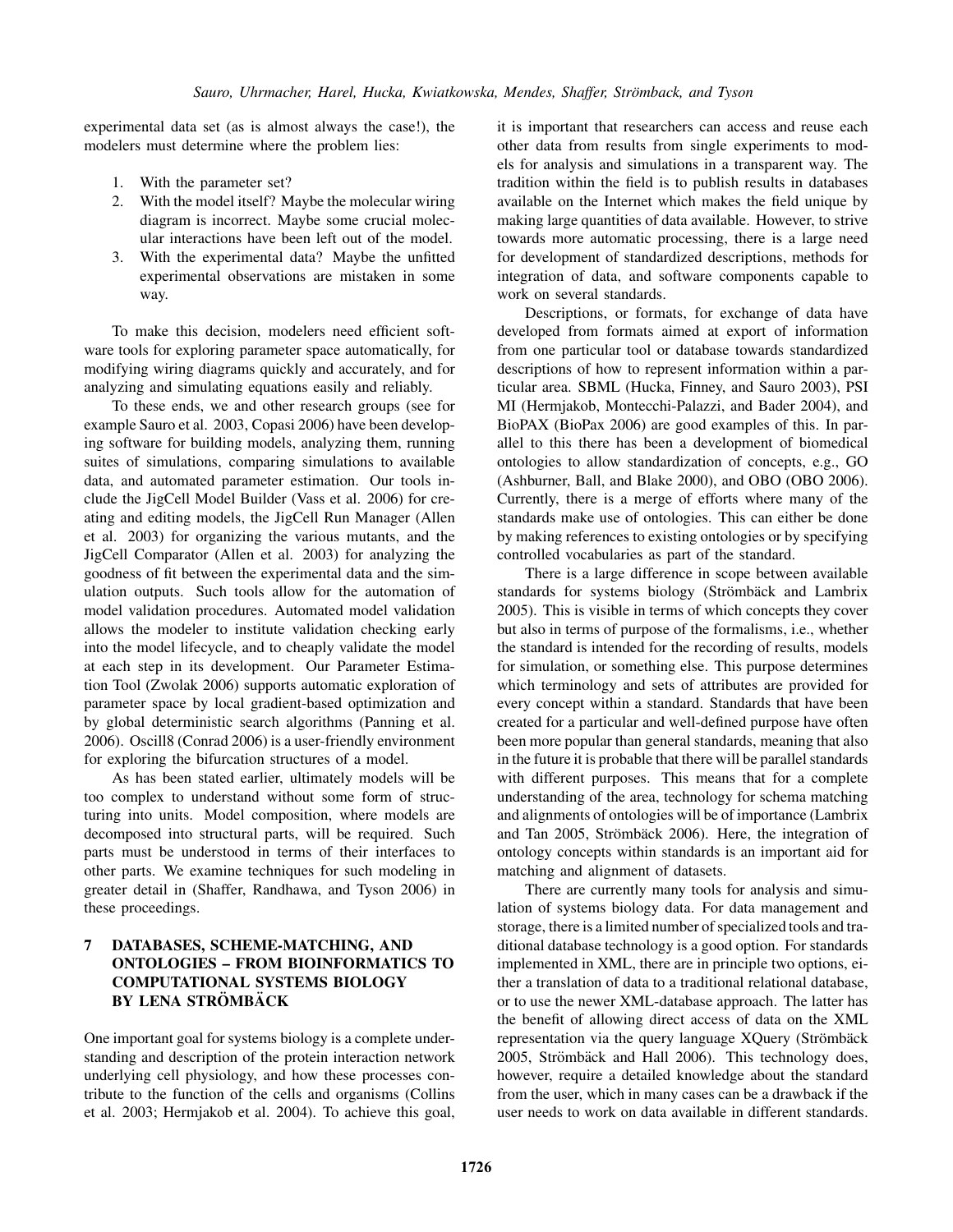As a summary, we can see that the development of new standards and ontologies within systems biology is very important for reaching the goal of complete understanding of interactions networks. For this, there is a need of transparent flow of data from experiments to models which is supported by recent development within the semantic web and database community. This is though only a start; to reach the final goal, further development within all fields discussed here is required.

#### REFERENCES

- Allen, N., C. Shaffer, M. Vass, N. Ramakrishnan, and L. Watson. 2003. Improving the development process for eukaryotic cell cycle models with a modeling support environment. Simulation 79:674–688.
- Arkin, A., and J. Ross. 1995. Statistical construction of chemical-reaction mechanisms from measured timeseries. Journal of Physical Chemistry 99 (3): 970–979.
- Ashburner, M., C. A. Ball, and J. A. Blake. 2000. Gene ontology: tool for the unification of biology. Nature Genetics 25:25–29.
- Bader, G., E. Brauner, M. Cary, R. Goldberg, C. Hogue, P. Karp, T. Klein, J. Luciano, D. Marks, N. Maltsev, E. Marland, E. Neumann, S. Paley, J. Rick, A. Regev, A. Rzhetsky, C. Sander, V. Schachter, I. Shah, and J. Zucker. 2005. BioPAX–Biological Pathways Exchange language. Level 1, Version 1.4 documentation. Available on the Internet at <http: //www.biopax.org>.
- BioModels Database Team. 2006. BioModels Database. Available on the Internet at <http://www.ebi. ac.uk/biomodels/>.
- BioPax 2006. <http://www.biopax.org>.
- Burrage, K., P. Burrage, N. Hamilton, and T. Tian. 2005. Compute intensive simulations for cellular models. In Parallel Computation for Bioinformatics and Computational Biology, ed. A. Y. Zomaya. Wiley.
- Chatterjee, K., L. de Alfaro, M. Faella, T. Henzinger, R. Majumdar, and M. Stoelinga. 2006. Quantitative compositional reasoning. In Proceedings of the 3rd International Conference on Quantitative Evaluation of Systems (*QEST'06*): IEEE CS. To appear.
- Chen, K., L. Calzone, A. Csikasz-Nagy, F. Cross, B. Novak, and J. Tyson. 2004. Integrative analysis of cell cycle control in budding yeast. Molecular Biology of the Cell 15 (8): 3841–3862.
- Cobleigh, J., D. Giannakopoulou, and C. Pasareanu. 2003. Learning assumptions for compositional verification. In Proceedings of the 9th International Conference on Tools and Algorithms for the Construction and Analysis of Systems (TACAS'03), 331–346.
- Collins, F. S., E. D. Green, and A. E. Guttmacher. 2003. A vision for the future of genomics research: a blueprint for the genomic era. Nature 422:835–847.
- Conrad, E. 2006. Oscill8. <http://oscill8. sourceforge.net/>.
- Copasi. 2006. <http://www.copasi.org/ tiki-index.php>.
- Cuellar, A., C. Lloyd, P. Nielsen, D. Bullivant, D. Nickerson, and P. Hunter. 2003. An overview of CellML 1.1, a biological model description language. Simulation: Transactions of the Society for Modeling and Simulation International 79 (12): 740–747.
- de la Fuente, A., P. Brazhnik, and P. Mendes. 2002. Linking the genes: inferring quantitative gene networks from microarray data. Trends in Genetics 18:395–398.
- Doedel, E., H. Keller, and J. Kernevez. 1991. Numerical analysis and control of bifurcation problems in finite dimensions. International Journal of Bifurcation and Chaos 1:493–520.
- Efroni, S., D. Harel, and I. Cohen. 2003. Towards rigorous comprehension of biological complexity: modeling, execution and visualization of thymic T cell maturation. Genome Research 13:2485–2497.
- Finney, A., M. Hucka, B. Bornstein, S. Keating, B. Shapiro, J. Matthews, B. Kovitz, M. Schilstra, A. Funahashi, J. Doyle, and H. Kitano. 2006. Software infrastructure for effective communication and reuse of computational models. In System Modeling in Cellular Biology, ed. Z. Szallasi, J. Stelling, and V. Periwal, Chapter 17. MIT Press.
- Fisher, J., N. Piterman, E. Hubbard, M. Stern, and D. Harel. 2005. Computational insights into C. elegans vulval development. Proceedings of the National Academy of Sciences 6 (102): 1951–1956.
- Gardner, T. S., D. di Bernardo, D. Lorenz, and J. J. Collins. 2003. Inferring genetic networks and identifying compound mode of action via expression profiling. Science 301 (5629): 102–105.
- Geva-Zatorsky, N., N. Rosenfeld, S. Itzkovitz, R. Milo, A. Sigal, E. Dekel, T. Yarnitzky, Y. Liron, P. Polak, G. Lahav, and U. Alon. 2006. Oscillations and variability in the p53 system. Molecular Systems Biology 2:2006– 2006.
- Harel, D. 2003. A grand challenge for computing: towards full reactive modeling of a multi-cellular animal. Bulletin of the European Association for Theoretical Computer Science (EATCS) (81): 226-235. (Reprinted in Current Trends in Theoretical Computer Science: The Challenge of the New Century, Algorithms and Complexity, Vol I (Paun, Rozenberg and Salomaa, eds.), World Scientific, pp. 559-568, 2004).
- Harel, D. 2005. A turing-like test for biological modeling. Nature Biotechnology 23:495–496.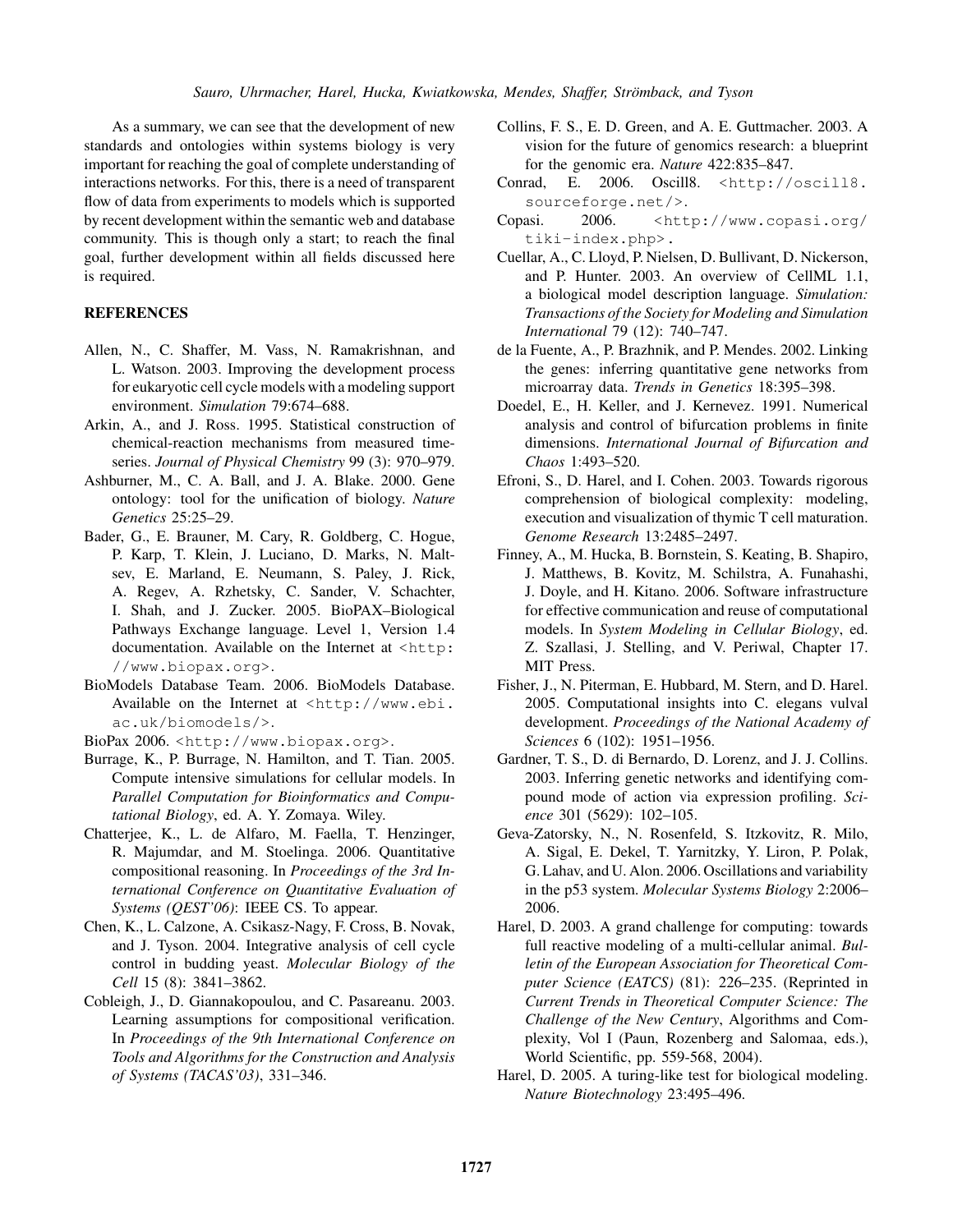- Hartwell, L. H., J. J. Hopfield, S. Leibler, and A. W. Murray. 1999. From molecular to modular cell biology. Nature 402 (6761 Supplement): C47–C52.
- Hedley, W., M. Nelson, D. P. Bullivant, and P. Nielson. 2001. A short introduction to CellML. Philosophical Transactions of the Royal Society of London A 359:1073–1089.
- Hermjakob, H., L. Montecchi-Palazzi, and G. Bader. 2004. The HUPO PSI's molecular interaction format - a community standard for the representation of protein interaction data. Nature Biotechnology 22:177–183.
- Hillston, J. 2005. Process algebras for quantitative analysis. In Proceedings of the Twentieth Annual IEEE Symp. on Logic in Computer Science, LICS 2005, ed. P. Panangaden, 239–248: IEEE Computer Society Press.
- Hucka, M., A. Finney, and H. M. Sauro. 2003. The systems biology markup language (SBML): a medium for representation and exchange of biochemical network models. Bioinformatics 19:524–531.
- Hucka, M., A. Finney, H. M. Sauro, H. Bolouri, J. Doyle, H. Kitano, A. Arkin, B. J. Bornstein, D. Bray, A. Cornish-Bowden, A. A. Cuellar, S. Dronov, E. D. Gilles, M. Ginkel, V. Gor, I. I. Goryanin, W. J. Hedley, T. Hodgman, J. H. Hofmeyr, P. J. Hunter, N. Juty, J. L. Kasberger, A. Kremling, U. Kummer, N. Le Novere, L. M. Loew, D. Lucio, P. Mendes, E. Minch, E. D. Mjolsness, Y. Nakayama, M. R. Nelson, P. F. Nielsen, T. Sakurada, J. C. Schaff, B. Shapiro, T. S. Shimizu, H. D. Spence, J. Stelling, K. Takahashi, M. Tomita, J. Wagner, and J. Wang. 2003. The systems biology markup language (SBML): a medium for representation and exchange of biochemical network models. Bioinformatics 19 (4): 524–531.
- Kaern, M., and R. Weiss. 2006. Synthetic gene regulatory systems. In System Modeling in Cellular BiologyFrom Concepts to Nuts and Bolts, ed. Z. Szallasi, J. Stelling, and V. Periwal, Chapter 13, 269–298. MIT Press.
- Kam, N., D. Harel, H. Kugler, R. Marelly, A. Pnueli, E. Hubbard, and M. Stern. 2002. Formal modeling of C. elegans development: a scenario-based approach. In Proceedings of the 1st International Workshop on Computational Methods in Systems Biology (ICMSB 2003), Number 2602 in LNCS, 4–20: Springer. (Revised version in Modeling in Molecular Biology (G. Ciobanu and G. Rozenberg, eds.), Springer, Berlin, 2004, pp. 151-173.).
- Kitano, H. 2002. Systems biology: a brief overview. Science 295 (5560): 1662–1664.
- Kitano, H., A. Funahashi, Y. Matsuoka, and K. Oda. 2005. Using process diagrams for the graphical representation of biological networks. Nature Biotechnology 23 (8): 961–966.
- Kumar, S., and J. Feidler. 2003. BioSPICE: A computational infrastructure for integrative biology. OMICS 7 (3): 225.
- Kwiatkowska, M., O. Tymchishyn, G. Norman, E. Gaffney, and J. Heath. 2006. Computational modelling of signalling pathways: comparing simulation, verification and differential equation approaches. In Proceedings of the 2006 Winter Simulation Conference, ed. L. Perrone, F. Wieland, J. Liu, B. Lawson, D. Nicol, and R. Fujimoto. Monterey, California, USA.
- Lahav, G., N. Rosenfeld, A. Sigal, N. Geva-Zatorsky, A. Levine, M. Elowitz, and U. Alon. 2004. Dynamics of the p53-mdm2 feedback loop in individual cells. Nature Genetics 36 (2): 147–150.
- Lambrix, P., and H. Tan. 2005. A framework for aligning ontologies. Current Trends in Theoretical Computer Science: The Challenge of the New Century, Algorithms and Complexity 3703:17–31.
- Laubenbacher, R., and B. Stigler. 2004. A computational algebra approach to the reverse engineering of gene regulatory networks. Journal of Theoretical Biology 229 (4): 523–537.
- Le Novère, N., B. Bornstein, A. Broicher, M. Courtot, M. Donizelli, H. Dharuri, L. Li, H. Sauro, M. Schilstra, B. Shapiro, J. Snoep, and M. Hucka. 2006. BioModels Database: a free, centralized database of curated, published, quantitative kinetic models of biochemical and cellular systems. Nucleic Acids Research 34 (suppl-1): D689–691.
- Mendes, P., and D. Kell. 1998. Non-linear optimization of biochemical pathways: applications to metabolic engineering and parameter estimation. Bioinformatics 14:869–883.
- Newman, M., and M. Girvan. 2004. Finding and evaluating community structure in networks. Physical Review E Statistcal, Nonlinear, and Soft Matter Physics 69 (2 Pt 2): 026113–026113.
- Novak, B., and J. J. Tyson. 1993. Numerical analysis of a comprehensive model of m-phase control in xenopus oocyte extracts and intact embryos. Journal of Cell Science 106 (Pt 4):1153–1168.
- Novre, N., A. Finney, M. Hucka, U. Bhalla, F. Campagne, J. Collado-Vides, E. Crampin, M. Halstead, E. Klipp, P. Mendes, P. Nielsen, H. Sauro, B. Shapiro, J. Snoep, H. Spence, and B. Wanner. 2005. Minimum information requested in the annotation of biochemical models (MIRIAM). Nature Biotechnology 23 (12): 1509–1515.
- OBO. 2006. Open biomedical ontologies. <http://obo. sourceforge.net>.
- Overstreet, C. M., R. E. Nance, and O. Balci. 2002. Issues in enhancing model reuse. In International Conference on Grand Challenges for Modeling and Simulation. San Antonio, Texas, USA.
- Panning, T., L. Watson, N. Allen, C. Shaffer, and J. Tyson. 2006. Deterministic parallel global parameter estimation for a model of the budding yeast cell cycle. In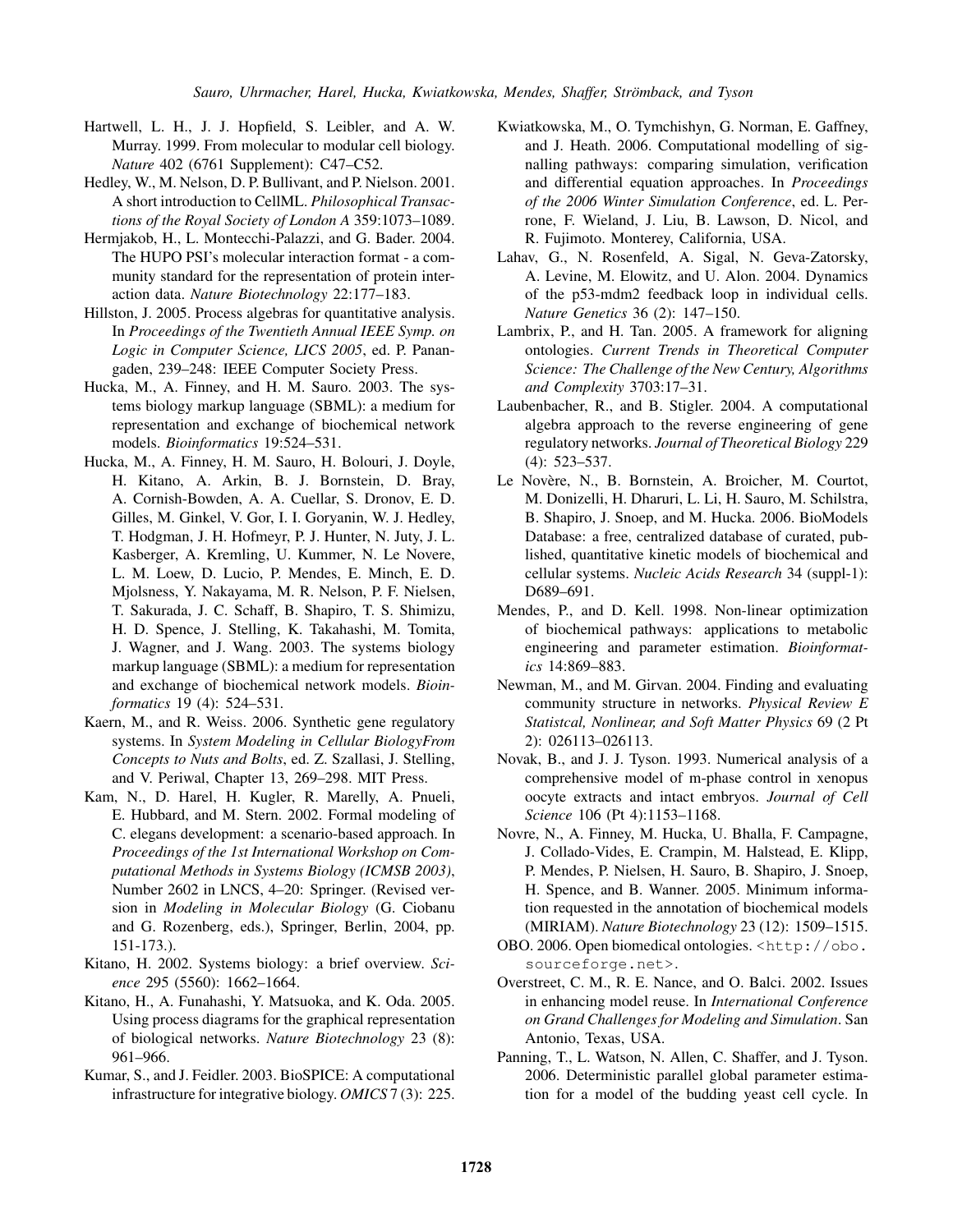Proceedings of the 2006 High Performance Computing Symposium (HPC'06), 195–201.

- Pnueli, A. 1985. In transition from global to modular temporal reasoning about programs. 123–144. New York: Springer-Verlag.
- Priami, C., A. Regev, E. Shapiro, and W. Silverman. 2001. Application of a stochastic name-passing calculus to representation and simulation of molecular processes. Information Processing Letters 80:25–31.
- Quackenbush, J. 2006. Top-down standards will not serve systems biology. Nature 440:24.
- Regev, A., and E. Shapiro. 2004. The pi-calculus as an abstraction for biomolecular systems. In Modelling in Molecular Biology, 219–266. Springer.
- Rutten, J., M. Kwiatkowska, G. Norman, and D. Parker. 2004. Mathematical techniques for analyzing concurrent and probabilistic systems, ed. P. Panangaden and F. van Breugel, Volume 23 of CRM Monograph Series. American Mathematical Society.
- Sauro, H. M., M. Hucka, A. Finney, C. Wellock, H. Bolouri, J. Doyle, and H. Kitano. 2003. Next generation simulation tools: the systems biology workbench and BioSPICE integration. OMICS 7(4):355–372.
- SBGN Team. 2006. The Systems Biology Graphical Notation (SBGN). Available on the Internet at <http: //www.sbgn.org>.
- Sha, W., J. Moore, K. Chen, A. Lassaletta, C. Yi, J. Tyson, and J. Sible. 2003. Hysteresis drives cell-cycle transitions in xenopus laevis egg extracts. Proceedings of the National Academy of Sciences 100 (3): 975–980.
- Shaffer, C., R. Randhawa, and J. Tyson. 2006. The role of composition and aggregation in modeling macromolecular regulatory networks. In Proceedings of the 2006 Winter Simulation Conference, ed. L. Perrone, F. Wieland, J. Liu, B. Lawson, D. Nicol, and R. Fujimoto. Monterey, California, USA.
- Strömbäck, L. 2005. Possibilities and challenges using XML technology for storage and integration of molecular interactions. In Proceedings of the Sixteenth International Workshop on Database and Expert Systems Applications, 575–579. Denmark, Copenhagen.
- Strömbäck, L. 2006. A method for alignment of standardised XML information within systems biology. In Proceedings of the 2006 Winter Simulation Conference, ed. L. Perrone, F. Wieland, J. Liu, B. Lawson, D. Nicol, and R. Fujimoto. Monterey, California, USA.
- Strömbäck, L., and D. Hall. 2006. An evaluation of the use of XML for representation, querying, and analysis of molecular interactions. In Proceedings of the 2006 Winter Simulation Conference, ed. L. Perrone, F. Wieland, J. Liu, B. Lawson, D. Nicol, and R. Fujimoto.
- Strömbäck, L., and P. Lambrix. 2005. Representations of molecular pathways: an evaluation of SBML, PSI MI, and BioPAX. Bioinformatics 21:4401–4407.
- Swerdlin, N., I. Cohen, and D. Harel. 2006. Towards an in-silico lymph node: a realistic approach to modeling dynamic behavior of lymphocytes. Submitted.
- Takahashi, K., K. Kaizu, B. Hu, and M. Tomita. 2004. A multi-algorithm, multi-timescale method for cell simulation. Bioinformatics 20 (4): 538–546.
- Talcott, C. 2006. Pathway logic: a logical approach to modeling cellular processes. In Proceedings of the 2006 Winter Simulation Conference, ed. L. Perrone, F. Wieland, J. Liu, B. Lawson, D. Nicol, and R. Fujimoto. Monterey, California, USA.
- Tyson, J., K. C. Chen, and B. Novak. 2003. Sniffers, buzzers, toggles and blinkers: dynamics of regulatory and signaling pathways in the cell. Current Opinion in Cell Biology 15:221–231.
- Uhrmacher, A., D. Degenring, and B. Zeigler. 2005. Discrete event multi-level models for systems biology. Transactions on Computational Systems Biology 1:66–89.
- Vass, M., C. Shaffer, N. Ramakrishnan, L. Watson, and J. Tyson. 2006. The JigCell model builder: a spreadsheet interface for creating biochemical reaction network models. IEEE/ACM Transactions on Computational Biology and Bioinformatics 3:155–164.
- Wolf, D. M., and A. P. Arkin. 2003. Motifs, modules and games in bacteria. Current Opinion in Microbiology 6:125–34.
- Zwolak, J. 2006. Parameter estimation tool (PET). Available on the Internet at <http://jigcell.biol.vt. edu/parameter.html>.

#### AUTHOR BIOGRAPHIES

HERBERT SAURO was originally educated as a biochemist/microbiologist but became interested in simulation and theory to understand cellular networks after accidentally coming across a paper by David Garfinkel on the simulation of glycolysis. He wrote one of the first bio-chemical simulators for the PC (SCAMP) in the 1980s to assist work on extending metabolic control analysis (a theory closely related to biochemical systems theory). However, with the lack of community interest in systems biology during the late 80s and early 90s, he left science to start a software company and offer consultancy work to finance firms in the UK. With the surge in interest in systems biology in the US in the late 90s, he secured a position at Caltech to assist in the development of the Systems Biology Markup Language. Since then he moved to a faculty position at the Keck Graduate Institute where he continues to do research on network motifs, theory and software. His email address is <hsauro@kgi.edu>.

ADELINDE M. UHRMACHER is head of the Modeling and Simulation Group being part of the Institute of Computer Science at the University of Rostock, Germany. Her research interests are in modeling and simu